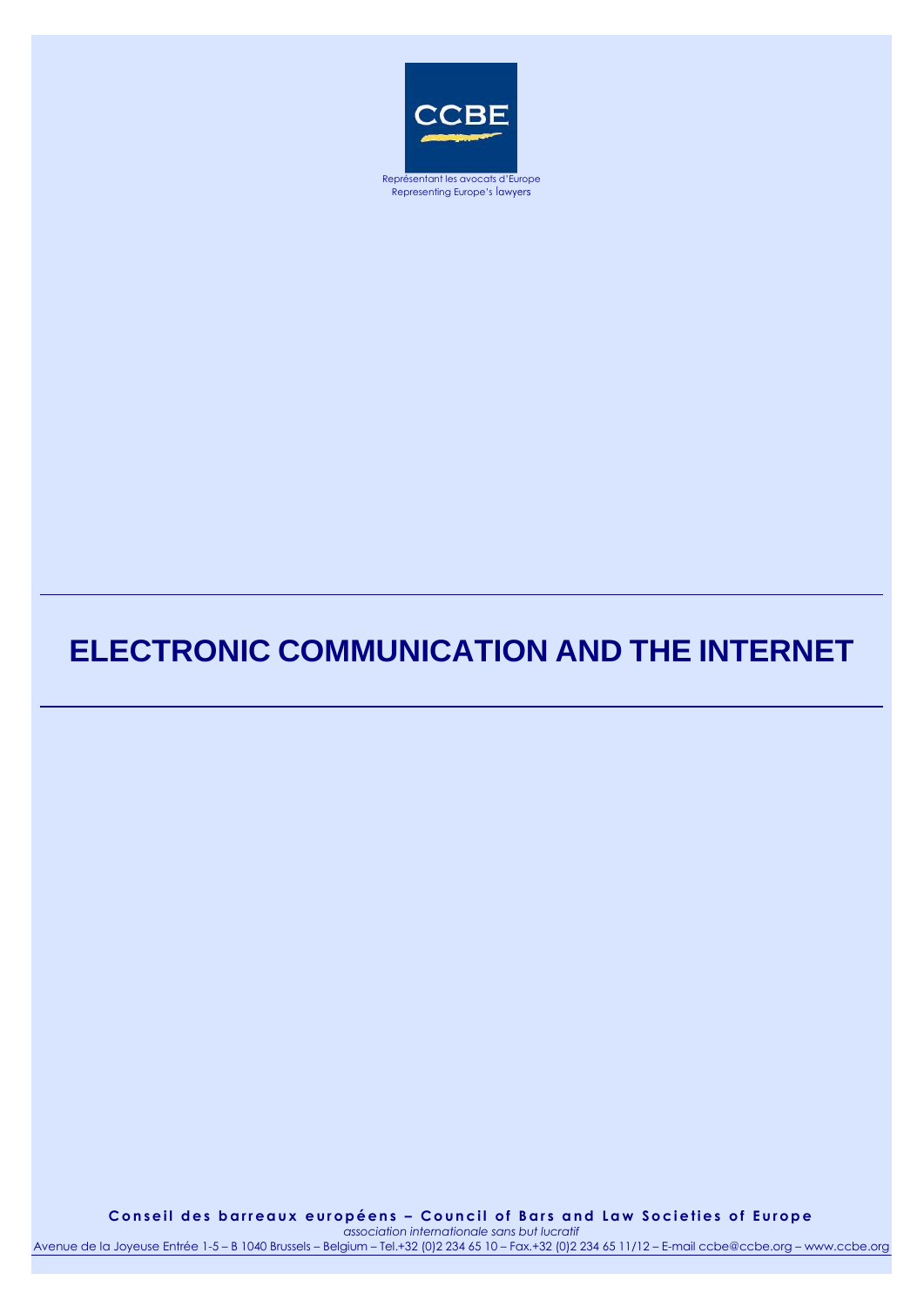# **ELECTRONIC COMMUNICATION AND THE INTERNET**

# **Summary of guidance**

# **I. Content of e-mail and Internet sites**

- **1. Data**
	- Keep it accurate and updated  $\bullet$
	- Comply with professional rules (a basic requirement is usually the name and address of the firm as well as the name of its partners or a statement about where this information can be obtained)

# **2. Nature of the on-line legal service**

Explain the nature of the legal advice being provided so as to avoid misunderstandings  $\bullet$ and possible claims against lawyers for inaccurate or incorrect advice

# **3. Links and references to third parties**

Care must be taken to ensure that these sites do not appear offensive to the profession,  $\bullet$ or incompatible with the profession"s underlying principles

# **II. Lawyer correspondence**

# **1. Deliberate interception and hacking**

- Consider to use and offer appropriate means to protect the content of correspondence against any fraudulent modification, such as digital signatures or encryption, or both digital signatures and encryption
- Consider to use and offer a means of electronic communication, in particular when using  $\bullet$ web-mail service providers, online messengers or mobile devices, which is reasonably protected against any interception and hacking which could result in the disclosure of the existence and content of communications
- Use encryption techniques which are reasonably available every time clients or  $\bullet$ correspondents request them
- Inform clients and correspondents, if necessary, of the risks encountered by the use of  $\bullet$ electronic communications

# **2. Inadvertent access**

Include automated confidentiality warnings  $\bullet$ 

#### **3. Viruses and malicious software**

Develop a security strategy and basic security procedures  $\bullet$ 

# **4. Electronic mail correspondence between lawyers**

Bear in mind the professional rules applicable to correspondence between lawyers when  $\bullet$ using e-mail

# **III. Safeguarding professional secrecy and personal data**

- Sending, receiving and holding e-mail correspondence may involve the processing of personal data requiring sufficient data protection measures in order to comply with professional secrecy obligations and other applicable laws and legislation, which must be dealt with in accordance with relevant data protection legislation
- Display a confidentiality notice

#### **C o n s e i l d e s b a r r e a u x e u r o p é e n s – C o u n c i l o f B a r s a n d L a w S o c i e t i e s o f E u r o p e** *association internationale sans but lucratif*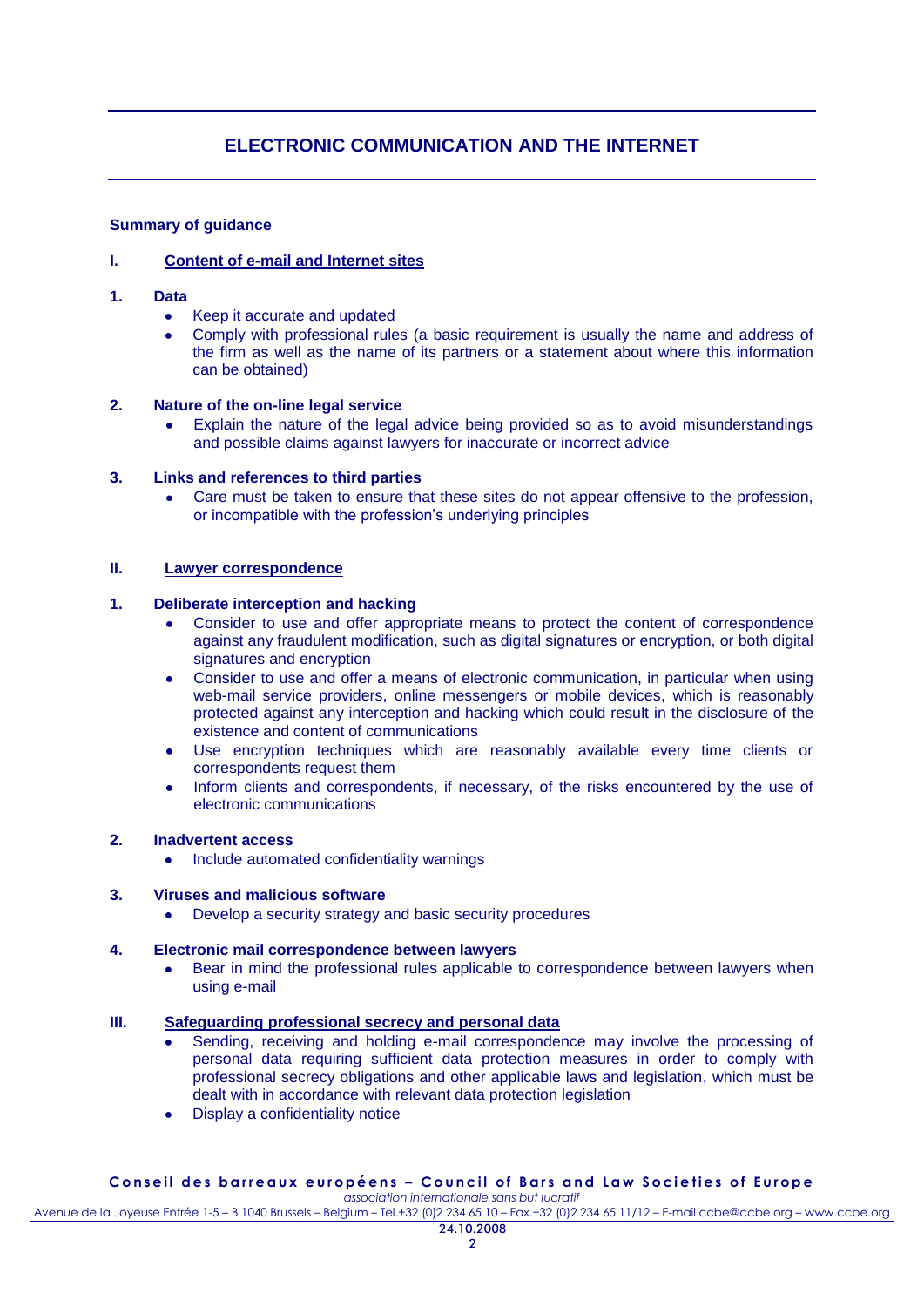# **IV. Safeguarding copyright**

Verify copyright protection and use copyright notices if required by legislation

# **V. Best practice**

- Verify the identity of an on-line client  $\bullet$
- Give a timely response to an on-line client  $\bullet$
- $\bullet$ Keep records of electronic correspondence
- Maintain user privacy and monitor standards for electronic correspondence  $\bullet$
- Comply with professional rules regarding on-line cross-border disputes

# **VI. Archiving of electronic documents and e-mails**

- Develop policies regarding the archiving of electronic documents and e-mails, not only on what should be archived, but how it should be archived, in order to preserve accessibility to the electronic documents and e-mails for the appropriate time
- Be aware that saving electronic documents and e-mails in one program might have consequences for the possibility to retrieve them for the appropriate time
- Archive electronic documents and e-mails using a generally accepted format, ensuring their legibility in the future, and the safeguarding of the original version

# **VII. Awareness of hidden data in files and documents**

- Be aware that files and documents may include hidden data that are not visible or which renders information about the document and is in addition to the main body of the text (often called "metadata")
- There might be meta data that it is useful or even vital for the lawyer to keep and other data that it is important to erase depending on where it is to be sent (eg the lawyer"s file, to the client for tracking changes, or to the lawyer for the other party).
- $\bullet$ Hidden data may be tied to visible data in such way, that copying and pasting visible data will also bring along the hidden data
- Always check whether "Track Changes" is used in electronic documents  $\bullet$
- If using "Track Changes", make sure they are visible and "accept" or "reject" the changes before distributing the document unless the other party has intended to receive the document with such track changes visible.
- Check that no other version of the document is stored in the file
- Check "Document Properties" or similar before sending a document to see that it does not include information not intended for the recipient
- Use specific programs that permits the analysis of and to strip out hidden data
- Consider installing a system that automatically checks outgoing electronic documents and removes hidden data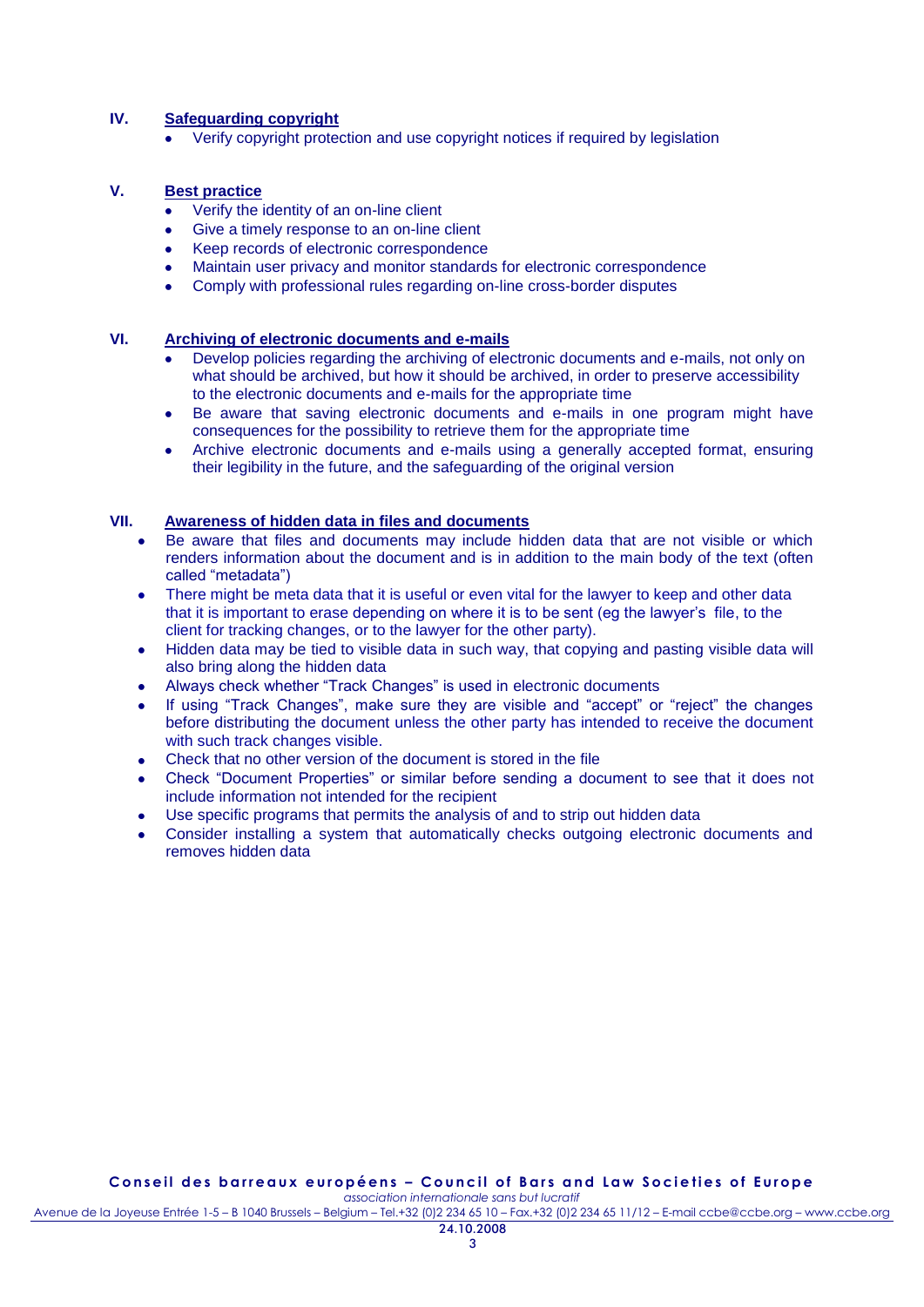# **ELECTRONIC COMMUNICATION AND THE INTERNET**

# **Guidance for Lawyers CCBE**

# **FOREWORD**

- 1. The electronic provision of legal services, via electronic mail ("e-mail"), the Internet or any other new technology, offers lawyers an opportunity to enhance the quality of their services and the speed at which these can be delivered to their clients. Without proper guidance, however, e-services can result in serious losses for which a firm, and lawyer, may be held liable.
- 2. As a communication tool, e-mail is easy to use and many users tend to regard it as if it were a spoken medium rather than a written one. As a result, the content of some emails may well be regarded as defamatory or offensive if it is read by an unintended recipient. Both the lawyer sending the message, and the firm employing him/her, may be held liable.
- 3. Internet sites (or websites) are increasingly being used by law firms for advertising, but also as a means of disseminating legal advice and information. Many lawyers feel that providing legal services on-line offers the opportunity to obtain access to a much wider client base, to decrease overheads (the lawyer no longer needs an office), to have flexible working hours and to streamline case work procedures by downloading Internet tools such as case-management software. But the Internet also presents clear dangers for lawyers. The absence of a face to face meeting with a client could make it more difficult for a lawyer to assess a case and to provide complete advice, an on-line client could usurp the identity of another person (for a will, for example), and a person could wrongly portray him/herself as a lawyer, as has occurred in the physical world.
- 4. The archiving of electronic documents and e-mails is an issue of great importance. The CCBE therefore consider it necessary to make the national Bars and Law Societies aware of the fact that both digital and paper records must meet the same legal requirements when sent and archived. It recommends the adoption of policies regarding the archiving of electronic documents and e-mails.
- 5. To reap the benefits of on-line technology while minimising its dangers, firms need to consider how legal professional standards and best practice can be translated into the electronic world. The CCBE believes the most effective way to do this is by drafting an Internet and electronic mail policy.
- 6. To assist law societies, bars and firms in producing their own policy, the CCBE has drafted a model Internet and e-mail policy. This may need to be adapted to a country"s own professional rules and to the firm"s particular circumstances. It is recommended that, once adopted, the policy be disseminated among all the firm"s staff together with other suitable advice.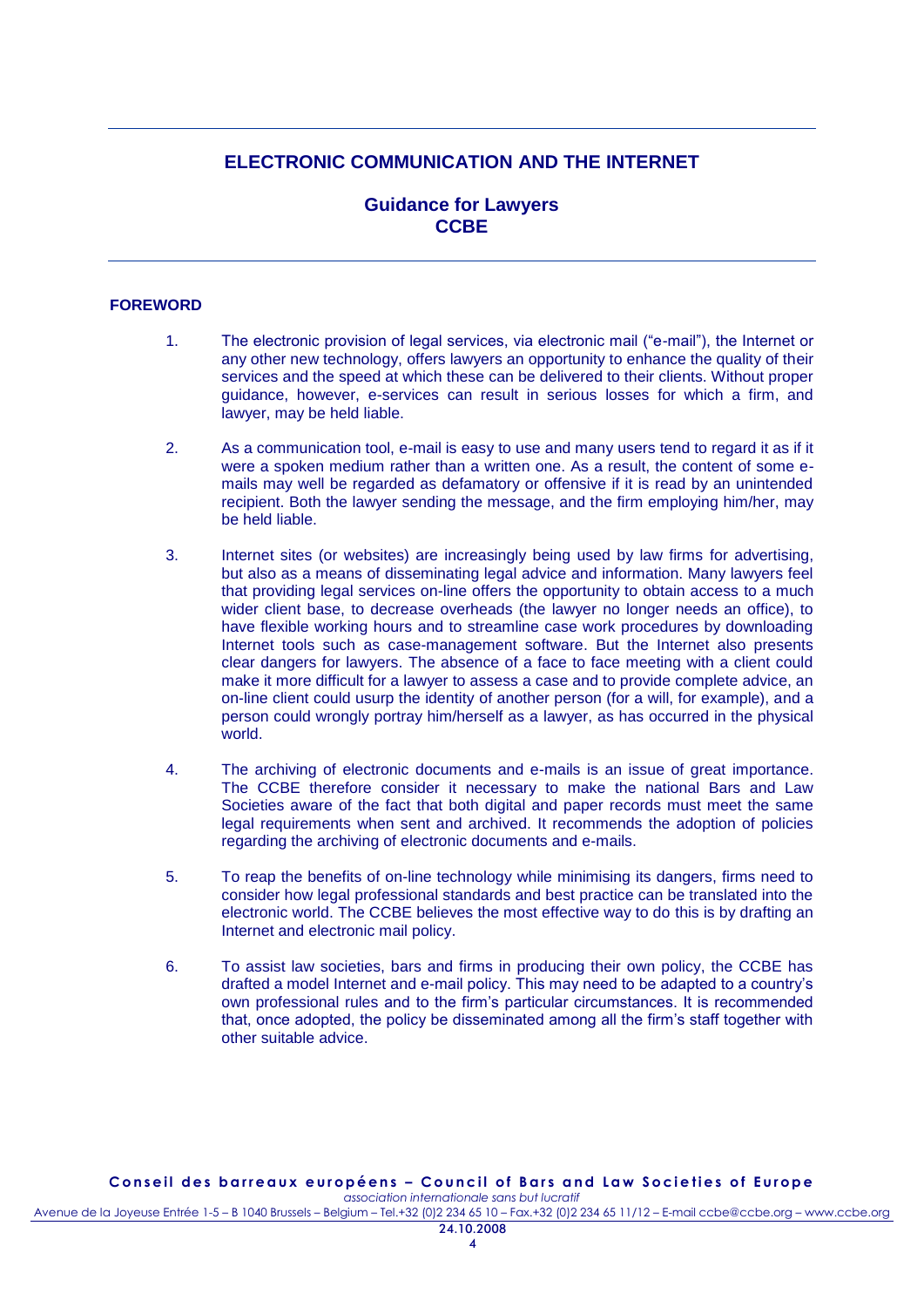# **I. Content of e-mail and Internet sites**

A lawyer and firm"s liability for wrong or misleading information can be engaged when providing advice or information electronically or on paper. Care must therefore be taken to check that data is accurate, updated and in compliance with professional rules.

# **1. Data: Complying with Professional Rules**

# **a) Principles:**

The information required in lawyer correspondence may vary from country to country. Generally, all professional rules require basic information which will allow a client to verify the firm"s credentials and file a complaint against the firm. The latter will comprise: the name of the firm, its address, the name of the firm"s partners, or a statement about where this information can be obtained, and any other information on the registration of the service provider in accordance with the EU Directive 2000/31/EC of 8 June 2000 on certain legal aspects of information society services, in particular electronic commerce, in the Internal Market (Directive on electronic commerce)<sup>1</sup>.

#### **b) Guidance:**

For Internet sites, law firms are advised to provide this information in a clearly visible notice on the home page.

For electronic mail correspondence, law firms may wish to introduce templates, as described below.

E-mail software can provide its users with one or more standard templates incorporating the information they must provide in their correspondence.

When firms permit users to send private e-mail, they are recommended either to ask solicitors to write private e-mails on an alternative template that expressly states that the communication is from the user alone and not the firm, or to require that lawyers apply a different signature block for private communications.

When firms permit users to take part in public discussions on mailing lists by e-mail, confidentiality or privilege warnings are obviously inappropriate, and their inclusion can detract from the effect of the message. Firms may wish to consider adopting a specific template for such purposes.

#### **2. Nature of an on-line legal service**

## **a) Principles**

Many of those who contact a law firm through its website or via e-mail have little or no legal knowledge. In order not to mislead the client, it is therefore imperative that the lawyer clearly explain when his/her communication constitutes legal information and when it constitutes advice.

Generally, "information" can be defined as material which will be the same, irrespective of the person requesting the legal service. If, on the other hand, material will depend on the person requesting the service, then the service can be defined as "advice".

## **b) Guidance:**

In e-mail correspondence, the lawyer will need to clarify when information provided constitutes legal advice and when it is only information. The context of the e-mail correspondence can assist in establishing the nature of the service.

#### **C o n s e i l d e s b a r r e a u x e u r o p é e n s – C o u n c i l o f B a r s a n d L a w S o c i e t i e s o f E u r o p e** *association internationale sans but lucratif*

<sup>-</sup>1 [http://europa.eu.int/eur-lex/pri/en/oj/dat/2000/l\\_178/l\\_17820000717en00010016.pdf](http://europa.eu.int/eur-lex/pri/en/oj/dat/2000/l_178/l_17820000717en00010016.pdf)

As an example: a person enquiring about the tax rate for France in a given year will receive information. If, on the other hand, a person enquires about his/her tax duties for a particular year, he/she will receive advice.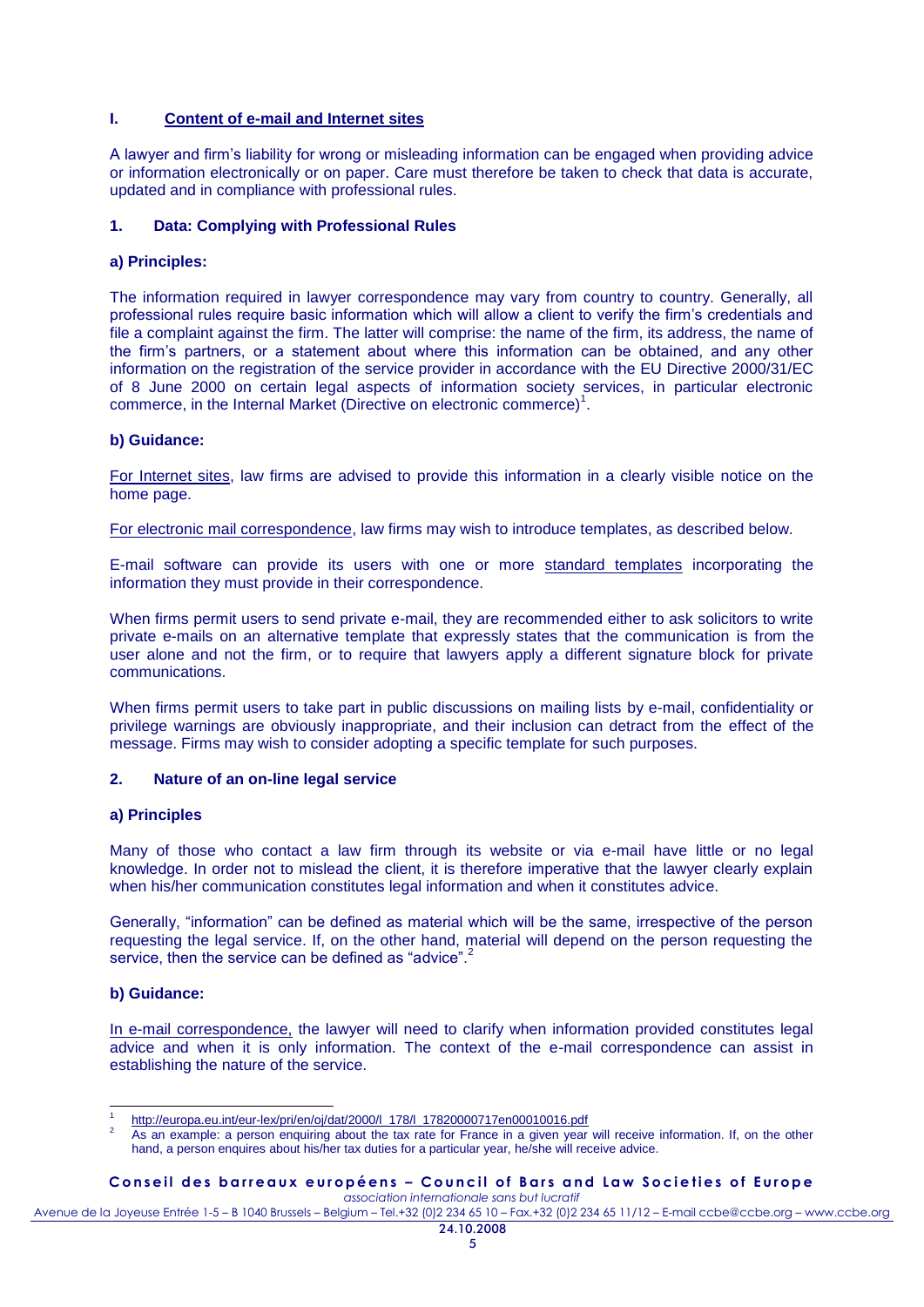For Internet sites, firms are advised to state clearly on the home page that the services provided by the site are for information only. Without minimal contact, it is impossible for a firm to offer advice, which is why many sites will state that legal advice can be obtained from a lawyer by using the site's email link. A sample disclaimer is provided below.

# Sample disclaimer for an Internet site:

"The content of this site is for general information purposes only. It does not constitute professional advice (legal or otherwise) nor should it be used as such. We cannot accept responsibility for actions based on the material contained herein".

# **3. Links and references to third parties**

If a site provides links and references, the user of the site is likely to think the firm approves of the services and information provided on affiliate sites. Care must be taken to ensure that these sites do not appear offensive to the profession, or incompatible with the profession"s underlying principles (e.g. if a law firm"s website posts an advertisement or a link to an insurance company, it may give the impression that its independence is being jeopardised).

# **II. Lawyer correspondence**

Professional lawyer correspondence is generally confidential. To protect the correspondence from being accessed by unauthorised parties, the CCBE suggests the following:

# **1. Deliberate interception and hacking**

Lawyers have to protect the content of their electronic correspondence against any fraudulent modification, in particular to preserve their own interests.

To this end, it is recommended that lawyers use a means of electronic communication that is reasonably available to ensure the integrity of their electronic communications.

Although electronic communications are technically and legally protected against interception by third parties, their confidentiality might be in danger through various means. Lawyers have therefore to assess the risks encountered by their electronic correspondence (in particular when using web-mail service providers, online messengers or mobile devices) and take appropriate measures, such as the use of encryption techniques according to the situation, and to inform their clients and correspondents of the risks encountered through electronic communications. Lawyers should not abstain from using encryption that is reasonably available every time their client or correspondents request them.

# **2. Inadvertent access**

Many firms already include a confidentiality warning on fax messages because of the risk that these will be sent to the wrong person by mistake. Firms should consider adopting similar confidentiality warnings for e-mail.

# Automated confidentiality warnings

While automated confidentiality warnings are unlikely to impose any legally binding duty on an unintended recipient, many recipients may be expected to heed them, and the warnings may therefore help prevent a mistake from causing loss.

The following specimen warning is offered for adaptation: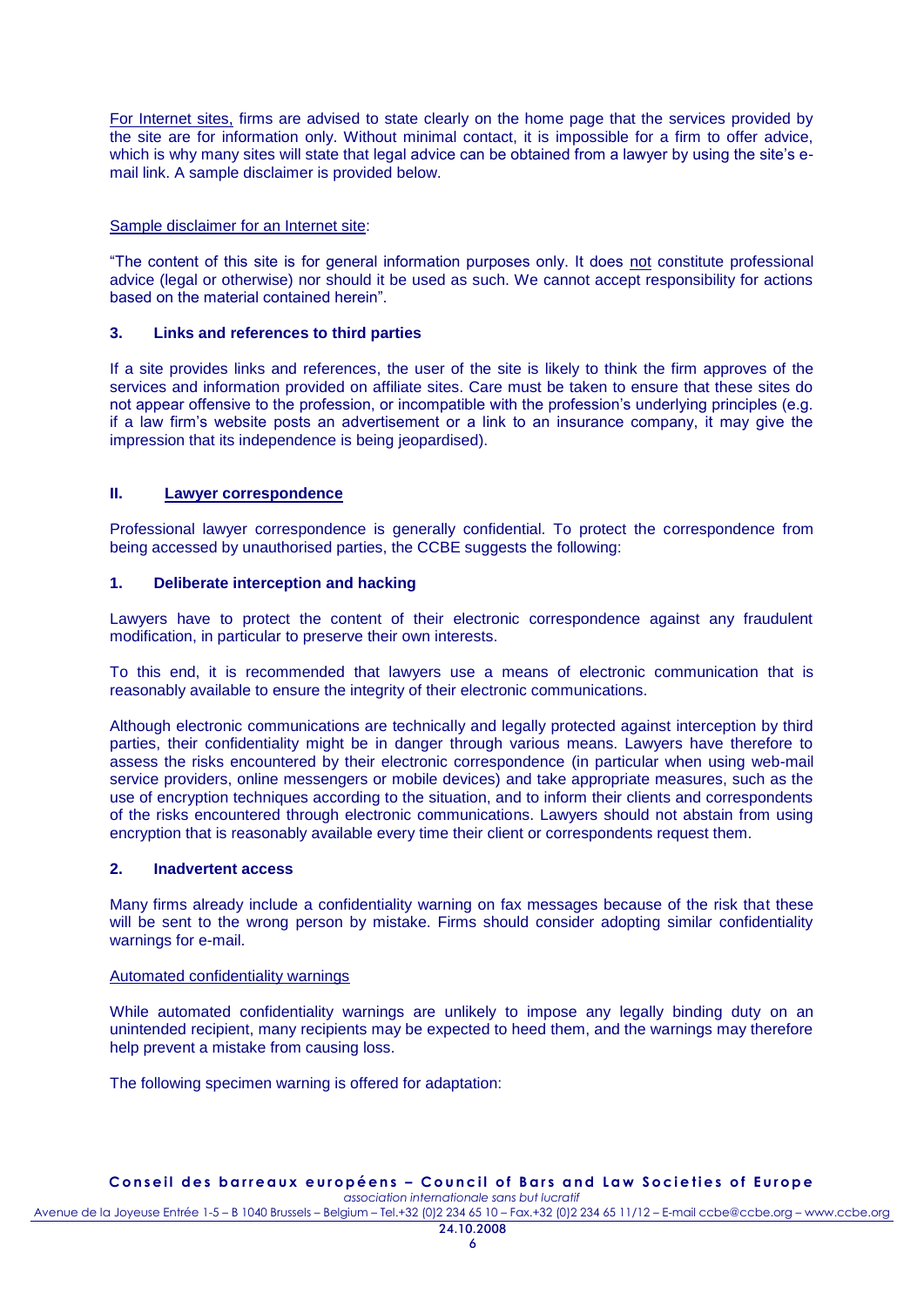"Information in this message is confidential. It is intended solely for the person to whom it is addressed. If you are not the intended recipient, please notify the sender, and please delete the message from your system immediately and thoroughly."

Firms can usefully attach this sample warning message to e-mail correspondence by using a template or a signature block.

Firms may feel that attaching such a warning to all e-mail correspondence is unnecessarily burdensome and may depreciate the importance of the warning. Nevertheless, unless lawyers consider whether to include the warning every time they send a message, it is recommended that the warning be attached to all e-mail correspondence.

Lawyers should note that legally confidential information in lawyer correspondence may cease to be confidential if the message is sent to others (for example, if the message is accidentally sent to a mailing list).

# **3. Viruses and malicious software**

Electronic mail correspondence can be infected by viruses which can affect a firm"s Internet site and entire network. In addition, such viruses and software can distribute confidential information or allow unauthorised access to it.

Firms are encouraged to have a security strategy and to maintain up-to-date technical precautions against such risks. They are also encouraged to ensure that users remain alert to the importance of security procedures. Some basic security procedures are included below:

- (a) Adoption of anti-virus software.
- (b) Configuring e-mail servers that attachments cannot open automatically upon receipt. This will ensure that viruses cannot be automatically imported into other systems.
- (c) Ensuring the firm"s computer network is adequately protected from incursions or viruses from the Internet.

If a firm is linked to the Internet through a permanent open line, it is strongly recommended that they install firewalls to ensure their systems are protected.

If a firm has a dial-in connection, it is recommended that it considers installing a firewall. If the expense is too high, the firm should at least consider isolating the computers which obtain access to the Internet from the firm"s network. This will ensure that an incursion or virus from the Internet will not affect the firm"s entire network.

- (d) If the maintenance of a firm"s network and computers is outsourced, it is recommended that the firm
	- conducts appropriate security checks of the personnel who will be completing the maintenance work and ensures that the personnel have adequate technical qualifications;
	- conducts adequate supervision of the work being carried out;
	- agrees on measures to be taken for compliance with confidentiality and other ethical rules.

# **4. Electronic mail correspondence between lawyers**

When sending an electronic mail correspondence, lawyers have to bear in mind the professional rules applicable to lawyers" correspondence in general. These professional rules may include rules on the form of the correspondence, or on the storage or archiving of the correspondence for a certain period of time, or the confidentiality. Lawyers who send correspondence by electronic mail to a lawyer in

# **C o n s e i l d e s b a r r e a u x e u r o p é e n s – C o u n c i l o f B a r s a n d L a w S o c i e t i e s o f E u r o p e**

*association internationale sans but lucratif* Avenue de la Joyeuse Entrée 1-5 – B 1040 Brussels – Belgium – Tel.+32 (0)2 234 65 10 – Fax.+32 (0)2 234 65 11/12 – E-mail ccbe@ccbe.org – www.ccbe.org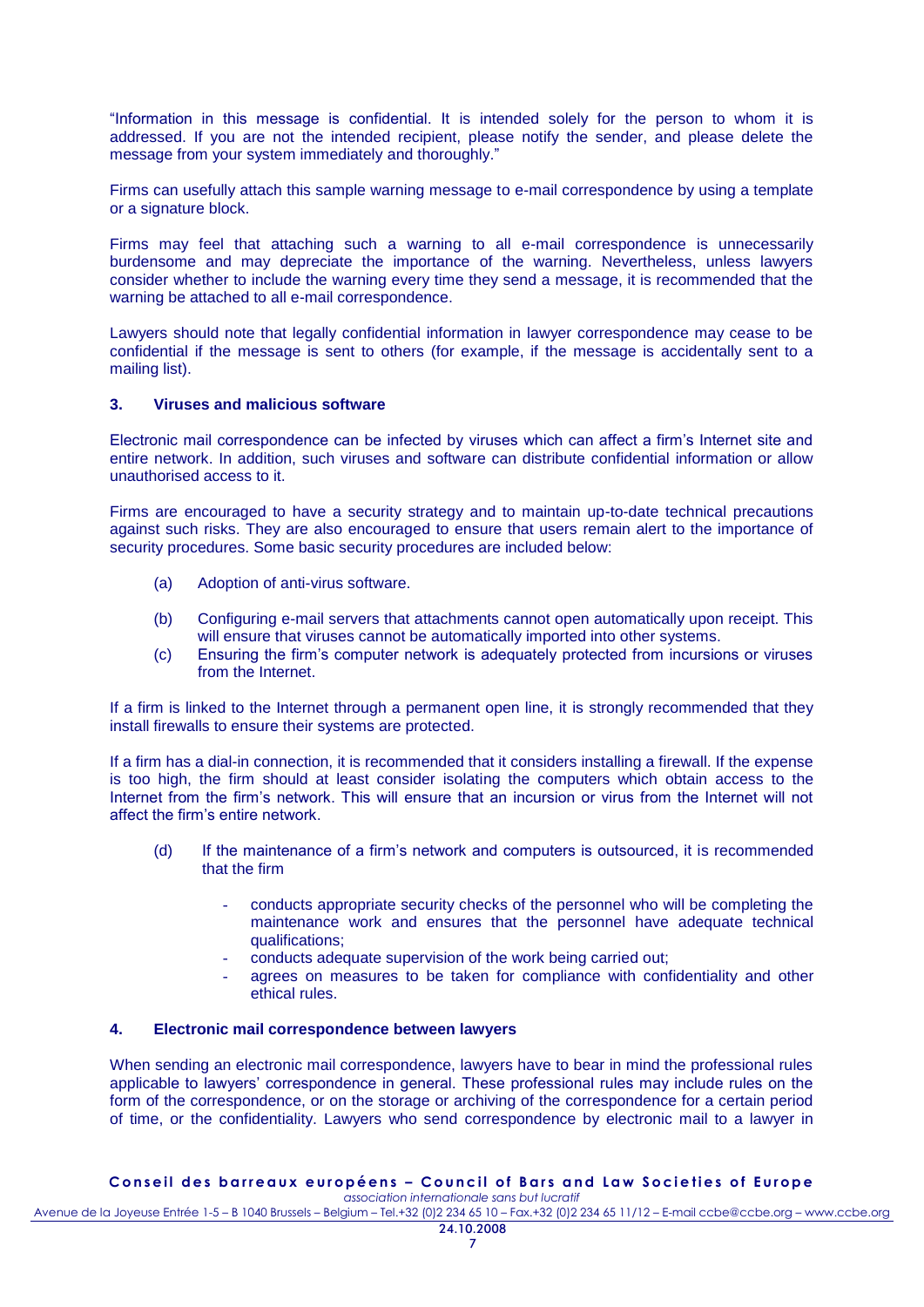another Member State and who wish that it remains confidential or without prejudice should clearly express his/her intention when communicating the document.

# **III. Safeguarding lawyer client privilege and personal data**

Lawyers should be aware that sending, receiving and holding e-mail correspondence may involve the processing of personal data, requiring sufficient data protection measures to be in place in order to comply with professional secrecy obligations and other applicable laws and legislation. .

# **IV. Safeguarding copyright**

Before downloading a file, a lawyer should ensure that there will be no infringement of copyright.

#### Example of a copyright notice:

"The content of this site is protected by copyright [© name of firm]. It cannot be copied, in part or in full, and in any form, unless it is done for the following purposes:

# **1) Personal use**

Content of this site may be copied, in part or full, if the information is intended for personal use only.

#### **2) Other purposes**

The content of this site may be copied, in part or in full, for the benefit of a third party if all of the following conditions are met:

- a) the copy indicates this site as its source and provides the site"s complete address and copyright information;
- b) the copy indicates that it is protected by copyright restrictions which must be respected by the third party;
- c) the copy, in part or in full, must not be inserted into another text or publication, in whatever form, without prior permission;
- d) the copy, in part or in full, must not be stored, on another website or on any other electronic system, without prior permission;
- e) the copy, in part or in full, must never be disseminated for commercial purposes without prior permission.

No part of this site may be copied, transmitted or stored on another Web site or on any form of electronic system without prior permission, except for indexing and updating all search engines and similar services aimed at directing users to this website."

Other exemptions may also apply in accordance with local circumstances.

# **V. Best Practice Principles**

There is no reason why firms should not give and receive professional undertakings by e-mail, but firms may wish to exercise caution when accepting any undertakings through this medium.

It is difficult to decide from the face of an e-mail message whether it was really sent by its purported sender, although its context may often put the matter beyond doubt.

In time, digital signatures (eventually in connection with biometrics) may provide much better evidence of the authenticity of e-mail, and the widespread adoption of encryption will bring with it the additional benefit of improved authentication.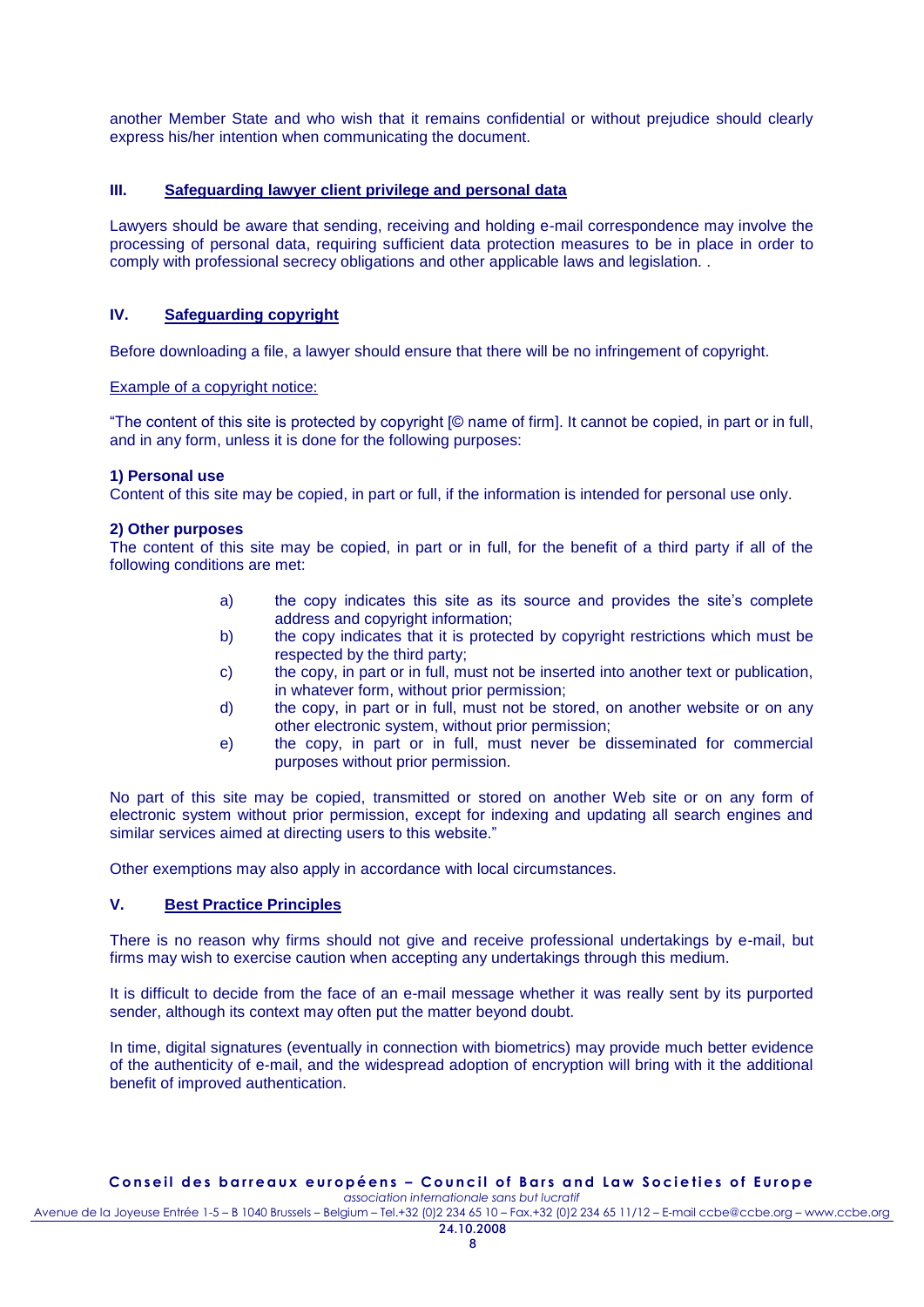In the meantime, firms given a professional undertaking by e-mail are recommended to check that the context provides reasonable assurance of its authenticity, and/or to check by telephone or fax that it came from its purported sender should there be any doubts about this.

E-mail: Automated confirmation of receipt: Firms are cautioned not to use automatic confirmation of the receipt of e-mails. It is important for the lawyer to send a confirmation only if the request for advice or information has been fully understood. He/she may well wish to ask the client for further information and agree on a timeframe in which the advice will be provided. Firms should be aware that it may be necessary to positively disable this function in the e-mail program options.

# **1. Knowing the Client**

Firms may accept instructions by e-mail and via a website, but they should apply the same checks and make the same enquiries as they would for traditional client-lawyer communication (paper and face to face meetings).

The potential of the Internet for anonymous communications may prove attractive to fraudsters and money launderers, and firms must be alert to their duties in this area.

Some areas of practice, such as the making of wills and/or divorce on-line, present special risk when conducted remotely (impersonation or undue influence, for example), and e-mail may increase those risks and the need for caution.

# **2. Timely Response**

#### **a) Principles:**

Firms already know (or should know) how to handle incoming letters, faxes and telephone calls in the absence of the intended recipient.

E-mail presents new problems because it can arrive unperceived by other members of staff. Firms are recommended to make effective technical and practical arrangements to ensure that e-mails receive a timely and appropriate response.

#### **b) Guidance:**

It is recommended that firms use automated out-of-office responses when members of staff are away from the office for a day or more provided that, in the same way, firms arrange for incoming e-mail, mails and faxes to be checked when the lawyer is absent. A limited number of people (a secretary and a colleague, for instance) should have access to an absent lawyer"s inbox with a view to checking the contents regularly and ensuring that any urgent enquiries are dealt with promptly.

Systematically sending out-of-office messages in response to every e-mail received may be both annoying and a discredit to the firm, especially if an absent lawyer has subscribed to mailing lists and remains subscribed while on holiday. To avoid this, it is recommended that firms should, if possible, arrange for all automated out-of-office messages to be sent only once to every e-mail correspondent.

#### **3. Spam**

Unsolicited bulk e-mail or, as it is generally known, 'spam' can be a significant problem for firms using e-mail. Filtering software is available to reduce the amount of spam. However, if firms use spam filters they should warn clients in order to avoid the blocking of legitimate correspondence. They should explain that important communications should always be followed up with a telephone call, fax or printed copy by post. Firms that run their own mail-servers should consider returning unsolicited e-mail to the sender with a message along the specified lines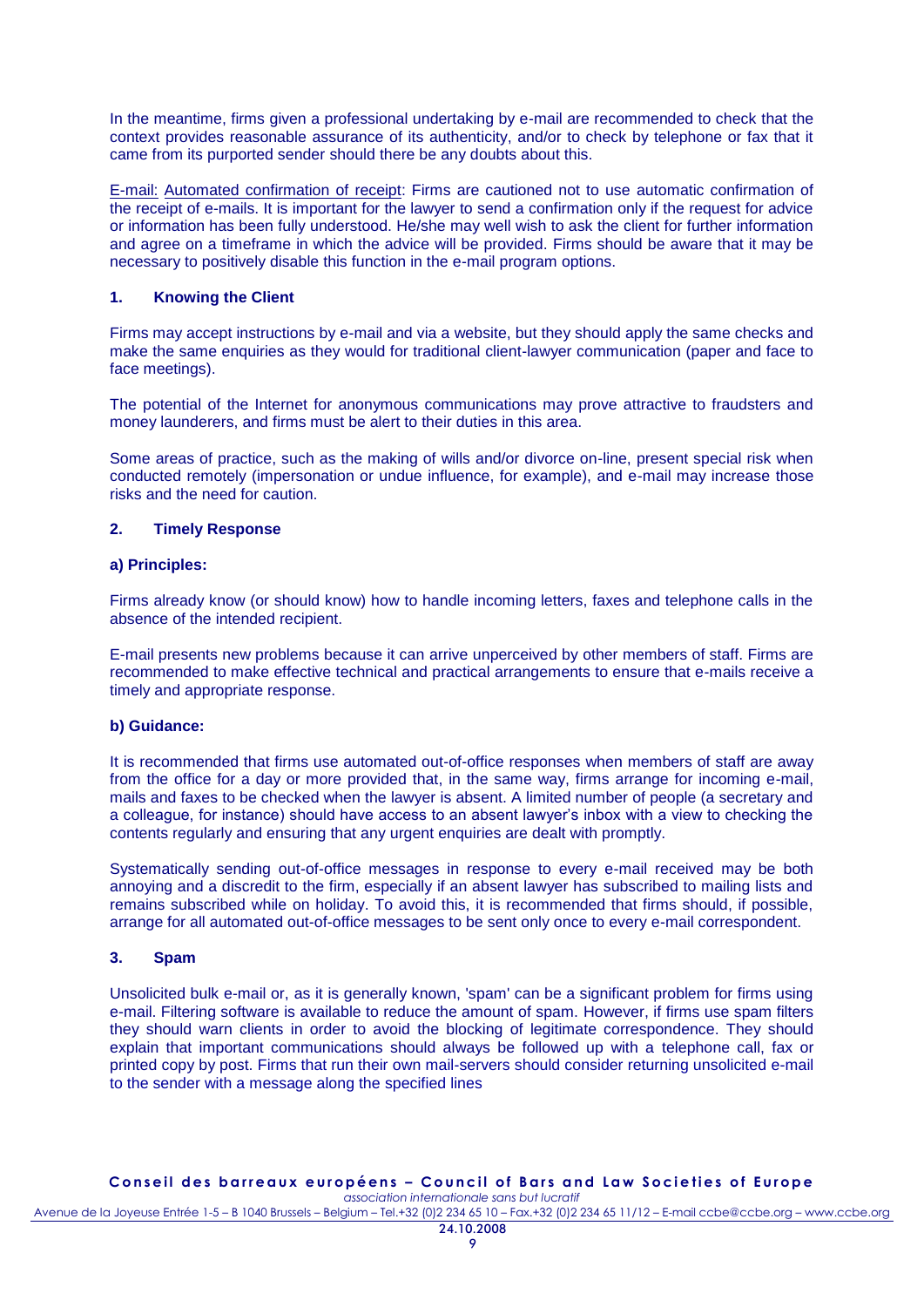# **4. Records**

Just as paper files are used to retain copies of outgoing letters and notes of telephone conversations, so copies of e-mail messages (other than those with no legal significance) should be kept on file. In respect to authenticity, the metadata of e-mail messages should be recorded as well. At this time, it is recommended that paper files be used although this view may change when the truly electronic office arrives.

Lawyers should be aware that even if an e-mail is deleted, it may still be capable of being retrieved. In disputes, even deleted e-mails may well be subject to disclosure.

For more detailed guidelines, please see paragraph VI.

#### **5. User privacy**

#### **a) Principles:**

-

Firms need to monitor the correspondence and communications of their fee-earners and other staff to ensure that their professional standards are maintained. If advice is given by members of staff by email, firms will need to be able to check the accuracy of the advice.

Normally, this will be done by a review of paper files, but cases may arise where firms will wish to check communications on their way to or from a member of staff.

Where the use of the firm"s system for private communications is permitted, such a check may intrude on the privacy of members of a firm"s staff. In certain jurisdictions, such checks may not be lawful.

#### **b) Guidance for lawyers using e-mail:**

If users are permitted to send private e-mail on the firm"s system, it will be impractical to isolate it from other messages for monitoring purposes.

It should be part of the firm"s terms of service that members of staff agree to such monitoring, and the possibility of this occurring should be made clear.

# **6. Cross Border on-line: professional rules**

If a lawyer provides his/her services via e-mail, the rules which apply to the lawyer - client relationship depends on the location of the lawyer $^3$ : As an example:

An Irish lawyer gives advice, via e-mail, to a client in Belgium.

The lawyer-client relationship is, in accordance with the E-Commerce Directive, governed by professional rules in Ireland.

If a lawyer provides his/her services, via e-mail, to a client who resides outside the EU, it is recommended that both parties agree on the rules to be applied to their relationship.

# **VI. Archiving of electronic documents and E-mails**

Developments in information technology go fast and it is increasingly common not to keep a paper copy of every document, but it remains legally necessary to archive certain documents and e-mail for several years. As is mentioned previously, lawyers should be aware that in disputes, even deleted emails may well be subject to disclosure.

#### **C o n s e i l d e s b a r r e a u x e u r o p é e n s – C o u n c i l o f B a r s a n d L a w S o c i e t i e s o f E u r o p e** *association internationale sans but lucratif*

Directive 2000/31/EC of 8 June 2000 of the European Parliament and of the Council on certain legal aspects of Information society services, in particular electronic commerce, in the Internal Market ("Directive on electronic commerce"): [http://europa.eu.int/eur-lex/pri/en/oj/dat/2000/l\\_178/l\\_17820000717en00010016.pdf](http://europa.eu.int/eur-lex/pri/en/oj/dat/2000/l_178/l_17820000717en00010016.pdf)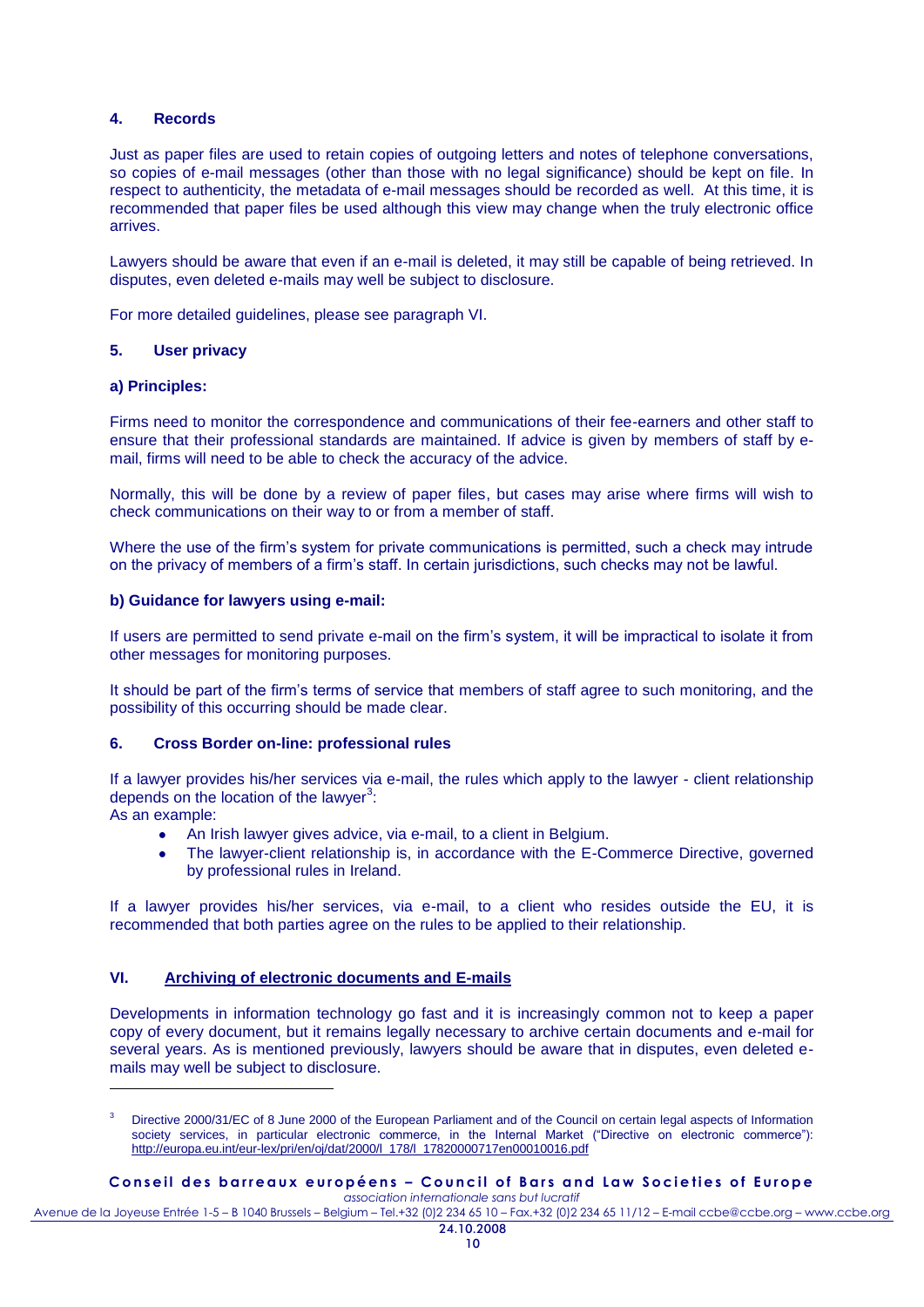# **1. Archiving e-mails**

E-mail is an outstanding example of a distributed means of communication that is therefore difficult to control. Many people believe that e-mail has no official status. Employees often decide for themselves what should and should not be kept and save or delete their e-mail messages at their own discretion as they wrongly view electronic mail as part of their own personal working domain. Firms need to have fixed policies as to the choice of which e-mail messages need to be considered for preservation. In principle, the same criteria as for 'normal' paper post will apply. The requirements set out in law that apply to documents in paper format will also apply to documents in electronic format. The format of the document is irrelevant. There should also be guidelines for using and organising e-mail, as people tend to print them out and therefore they are not preserved correctly. Part of the context or other information is thus lost and the accessibility lessens.

# **2. Electronic signature<sup>4</sup>**

As the use of digital signatures in documents and e-mails increases, the question of preserving the signatures also comes to the fore. Some of the data on which digital signatures are based and which to a large degree determine the trust that can be placed in a digital signature, is held by the accredited certification-service-providers in the sense of the EU Directive 1999/93/EC of the European Parliament and the Council of 13 December 1999 on a Community framework for electronic signatures. This data is mainly data that proves the certification is genuine (data on consulted identity documents, application forms and signed conditions) and historical data about cancelled certificates. This data may be highly significant in the event of a dispute about the authenticity and applicability of a digital signature.

# **3. Authenticity**

It is also important that the characteristics of the digital document be preserved so that the integrity of the document is safeguarded. This can be accomplished largely by developing a strategy in which the important aspects of the content, structure, appearance and the behaviour of the document can be preserved. The preservation of the characteristics of digital documents archived is very important. Finally, authentication is the important point. The context in which the document is made and used, and any changes that have been made as a result of management and preservation activities, are described in the metadata<sup>5</sup>. This makes it possible to demonstrate or verify the extent to which the document which has been archived is authentic in creation and contemporary use.

If the digital document is reproduced in a different computer environment than that in which it was originally made, it may look and behave entirely differently. If the transition to the other computer environment is not controlled, the authenticity of the digital document may be affected. Authenticity is a key concept in the preservation of documents, digital or other ways, and says that the document is what it says it is and that it was made by a specific person. The authenticity of documents can be safeguarded by describing and preserving the original context of the documents and by maintaining a chain of unbroken custody. A document has integrity when it is complete and uninterrupted in all essential aspects, so this means that it is intact and not changed or corrupted in such a way that its meaning is no longer clear. Changes are acceptable to a certain extent, as long as they do not affect the original meaning or function of the document. Basically, it makes no difference whether a document has a digital or a physical form: authentic preservation must be achieved, regardless. The problem that arises with digital documents, however, is that due to changing technology, not all aspects of a document can be preserved as precisely as when it was made. This does not mean, though, that sustainable preservation of authentic digital documents is impossible.

**C o n s e i l d e s b a r r e a u x e u r o p é e n s – C o u n c i l o f B a r s a n d L a w S o c i e t i e s o f E u r o p e**

*association internationale sans but lucratif* Avenue de la Joyeuse Entrée 1-5 – B 1040 Brussels – Belgium – Tel.+32 (0)2 234 65 10 – Fax.+32 (0)2 234 65 11/12 – E-mail ccbe@ccbe.org – www.ccbe.org

 $\overline{a}$ <sup>4</sup> See also directive 1999/92/EC on a Community framework for electronic signatures, OJ L13 of 19 January 2000, page 12.

<sup>&</sup>lt;sup>5</sup> Not only the text of the document itself contains important data, also metadata is important. Metadata is data about data. Metadata is added to a digital document to describe extra information about the five characteristics of a document mentioned above so that, among other things, checks can be made on whether the document is what it 'says' it is. At the same time, metadata makes it possible to retrieve and use a particular digital document. Examples of such data are the purported author of the document, subject, business process in which it was created and date on which it was created. But metadata is also important in the context of registering that preservation activities have been carried out.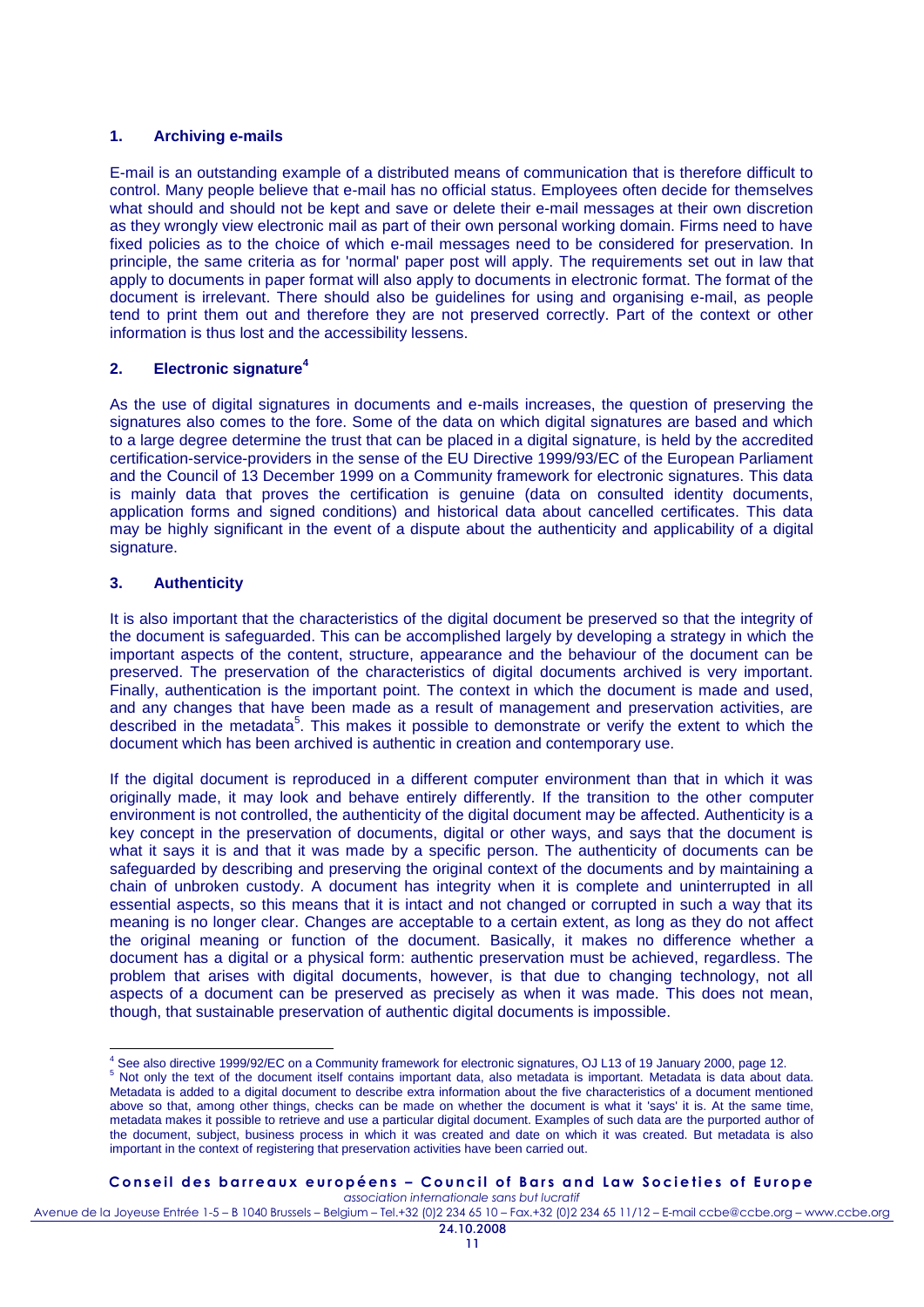As mentioned previously, archiving electronic documents and e-mails differs from how paper documents are archived. When you keep the next points in mind when you create an e-mail or document, it will be easier to archive documents and e-mails, which need to be saved for several years according to legal requirements.

# **a) Document**

When you keep in mind the next points it will be easier to archive $^6$  documents afterwards:

- use templates<sup>7</sup> to create documents
- start creating documents with a blank template, otherwise information (metadata ${}^{8}$ ) of other documents might be included in the new document and will therefore include wrong information
- check if the information in the properties<sup>9</sup> screen is up-to-date
- instruct users to use explicit structure in documents, which means use of profiles and headings
- copy and paste as little as possible in order to prevent incorrect metadata being included
- do not use passwords to secure documents, because if the password gets lost it is impossible to open the document, use read-only option instead
- use standard letter type fonts like Arial, or Times New Roman, because these fonts will be recognised by other programs
- use headers and footers to insert metadata such as name and version number of document
- do not use automatic date and time fields, because they may change every time you open the document
- use tables or tabs when necessary and not space bar, so the lay-out of the document is fixed
- save the document centrally on the server and not on the hard disk of the workstation, so  $\epsilon$ the newest version can be retrieved by everyone.

#### **b) E-mail**

In order to be able to decide if an e-mail needs to be archived, a distinction can be made, taking into account the following comments.

#### **aa) Addressing e-mail messages**

- always use the address book, because this contains extra information about the people to whom you are sending your message
- be circumspect when using distribution lists, because they can change often and if when the distribution list changes no information is kept about this, you cannot trace to whom the e-mail was sent to originally
- even if this sounds self-evident: always give your e-mail message a subject, it helps to sort and evaluate messages
- use message options, such as 'urgency' only when absolutely necessary, because not all e-mail applications can reproduce them correctly

#### **bb) Drafting an e-mail message**

- where possible make and send messages in plain text or in HTML-format, because not all e-mail programs can read various fonts
- do not use automatically updating fields messages (not stable and may update every time the e-mail is opened)
- use attachments sensibly (send images as bitmap or .JPEG and not pasted in other application)

-

**C o n s e i l d e s b a r r e a u x e u r o p é e n s – C o u n c i l o f B a r s a n d L a w S o c i e t i e s o f E u r o p e** *association internationale sans but lucratif*

See paragraph about archiving.

 $7$  A template is a lay-out model for documents.

See under 4.

<sup>&</sup>lt;sup>9</sup> This option you will normally find under the heading 'file' of your word processing program. This option contains for example information about when the document has been created, by whom the document has been created and when the document has been adapted.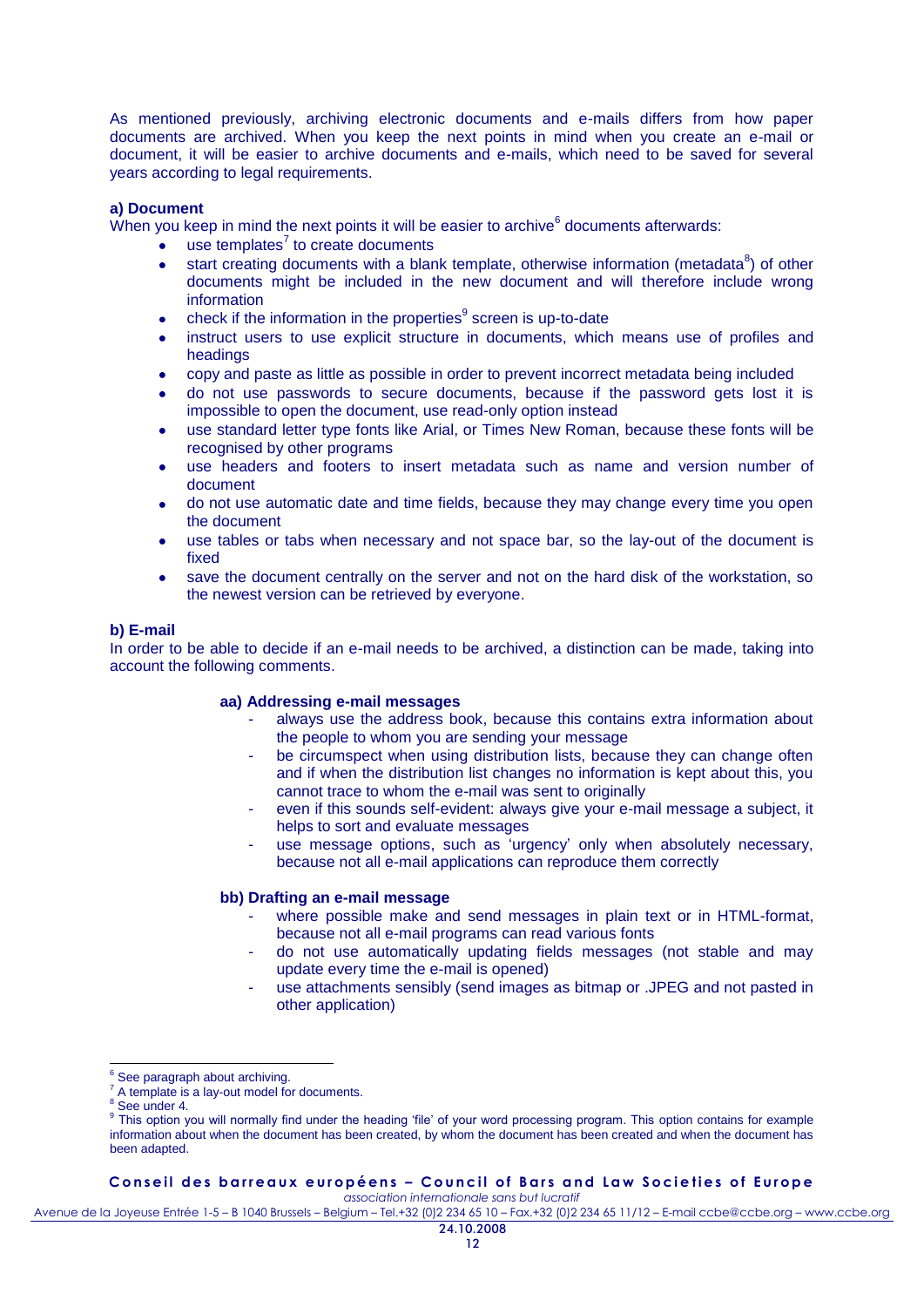- do not 'insert' when replying to e-mail, just type your comments above the original message and leave space between headers of original message and your signature
- use a signature block containing important contextual information so it is easier to trace the sender

#### **cc) Managing e-mail messages**

- ensure that the inbox is well managed, so when you receive a message decide if it needs to be saved and if so put it in the right folder
- if no special system exists to store messages, create directories for e-mails that have to be preserved to make tracing easier; make sure incoming and outgoing messages are kept in the same directory
- never paste content of message into another application and delete the original message as this would seriously damage both the authenticity and the integrity of the document (metadata $10$  will get lost)

# **dd) Incoming or outgoing e-mail (internal and external)**

This distinction has a different character to the classifications below, but is nonetheless relevant to the regulations for dealing with e-mail. A difference between internal and external e-mail can also be made in this category, distinguishing between electronic messages exchanged within an organisation and messages exchanged with outside parties.

# **ee) Official e-mail versus private e-mail**

E-mail that an employee sends or receives as part of his/her job is official e-mail. E-mail that an employee sends or receives as a private individual, which is not related to the fact that the employee holds office in the organisation, is classified as private e-mail.

#### **ff) E-mail to be preserved versus e-mail to be destroyed**

If an e-mail message is functional, a decision has to be taken as to whether it is eligible for preservation. In principle, the same criteria as for 'normal' paper post apply here too.

#### **c) Archiving of documents and e-mail**

It is advised to save the documents and e-mails in the original version with the program in which it is made, because it is not known what programs can do in the future with 'old' (digitally archived) versions of documents and e-mails. It is also recommended to use a generally accepted format, and to use this same format for all documents and e-mails. When archiving documents and e-mails, it should be kept in mind that both the preservation of their legibility for the future and the safeguarding of the documents and e-mails in their original versions are important.

# **VII. Awareness of hidden data in files and documents**

It is important to be aware that electronic documents and other computer files often carry additional information which renders information about the document or about its purported author, and that may be open or hidden, e.g. author, date and time of creation and last change, template used and such like. Depending on the nature of information and the context in which it later appears, the information may be useful, harmless or embarrassing, potentially dangerous or lead to an accidental disclosure of confidential information or information not intended for the recipient of the document. On the other hand, such data could also be useful or even vital to keep for a lawyer. In this case, the lawyer would need to take steps to preserve the metadata and to not to let it out to other parties.

# **a) Document re-use and information disclosure**

Lawyers are experts in reusing documents, and it is very common to use a document as a starting point when creating another document in another case for another client, and the new document as a

#### **C o n s e i l d e s b a r r e a u x e u r o p é e n s – C o u n c i l o f B a r s a n d L a w S o c i e t i e s o f E u r o p e** *association internationale sans but lucratif*

<sup>-</sup><sup>10</sup> See under 4.